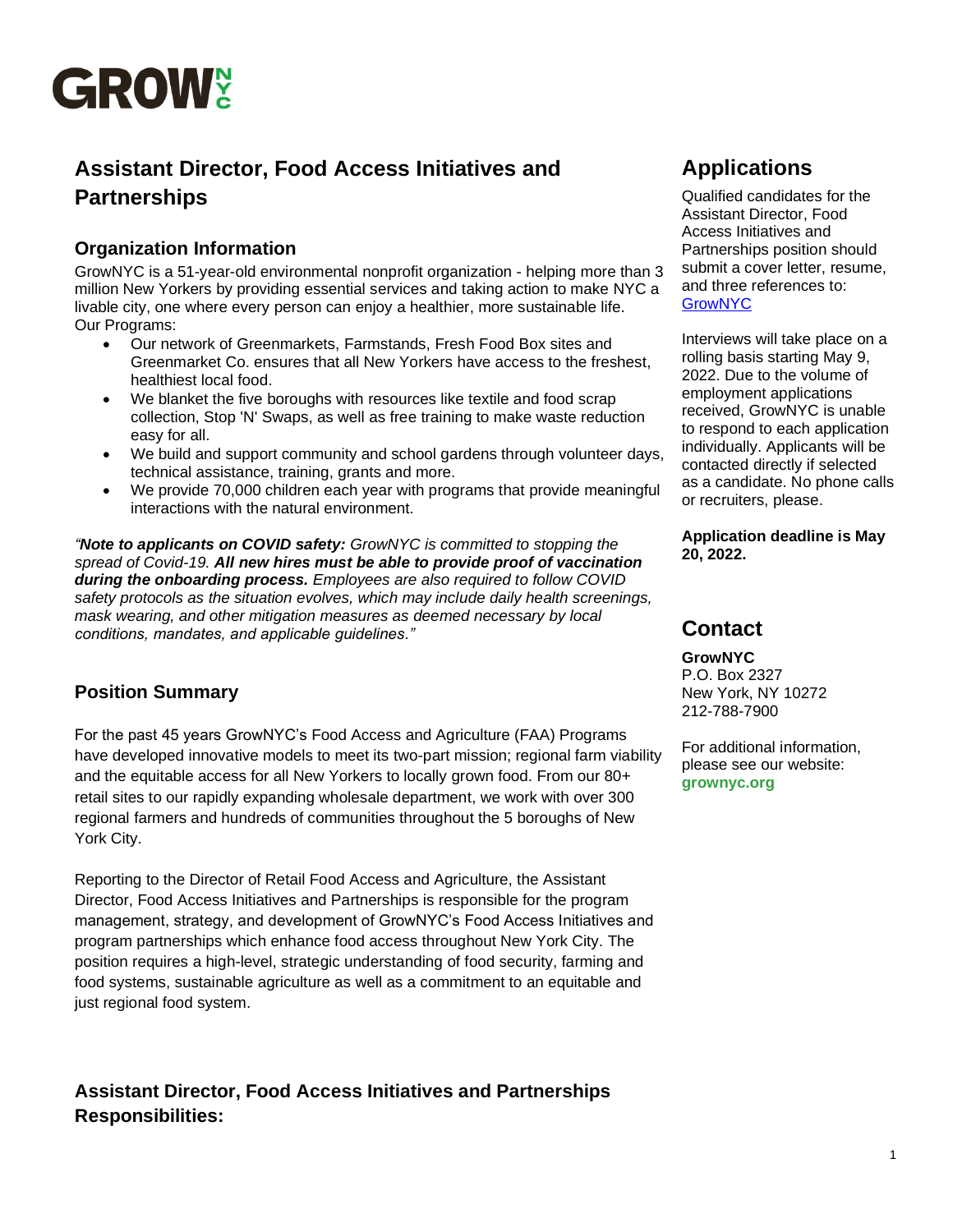#### **Program Management**

• Provide project leadership, strategic direction, and problem-solving for Food Access Initiatives, Fresh Food Box, and Farmstand programs, including oversight of day-today operations and special projects.

• Oversee the supervision and management of the Food Access Initiatives, Fresh Food Box, and Farmstand staff, including recruitment, hiring, monitoring individual performance/work plans, and conducting individual and team staff meetings.

• Develop and oversee internal programmatic budgets, including revenue and expense tracking for all Food Access Initiatives, Fresh Food Box, and Farmstand programming.

• Provide oversight of Food Access Initiatives pilot programs, new partnerships, and expansions, including GusNIP, FFB match, Healthfirst, Metroplus, eWIC pilot, prescription programs, online SNAP and Fresh Connect.

• Oversee and manage FAA partnerships related to nutrition education, Greenmarket currencies, technology, and market sales protocols.

• Serve as the lead on food access and food security policy related issues and represent GrowNYC on these issues to local, state, and federal policy makers and government officials.

#### **Grant & Fiscal Management**

• Manage and track progress towards all grant deliverables, including funding spenddown.

• Review and approve all program-related expenses.

• Collaborate with the Development Department to fundraise from private, public, and corporate funders. Assist with identification and grant proposal development.

• Create narrative and financial reports for grants.

#### **Strategy**

• Develop and monitor progress towards short- and long-term objectives and goals for Food Access Initiatives, Fresh Food Box, and Farmstand, including conducting an ongoing process of evaluation and feedback with internal and external stakeholders to create a more just and equitable food system.

• Advise GrowNYC CEO/President and the Director of Retail Food Access and Agriculture on local, state, and national trends and best practices that inform shortand long term-programmatic strategy.

• Work with FAA senior leadership team to develop and implement department wide programmatic vision and strategic plan through an equity framework.

#### **Communication and Stakeholder Engagement**

• At the direction of senior management, serve as an engaging and public spokesperson for GrowNYC's food access initiatives work.

• Assist GrowNYC's Communications staff in responding to press inquiries and social media posts.

• Establish and maintain strong partnerships with internal and external stakeholders.

• Serve as the lead on FAA departmental program evaluation and research partnerships.

#### **Supervisory Responsibilities**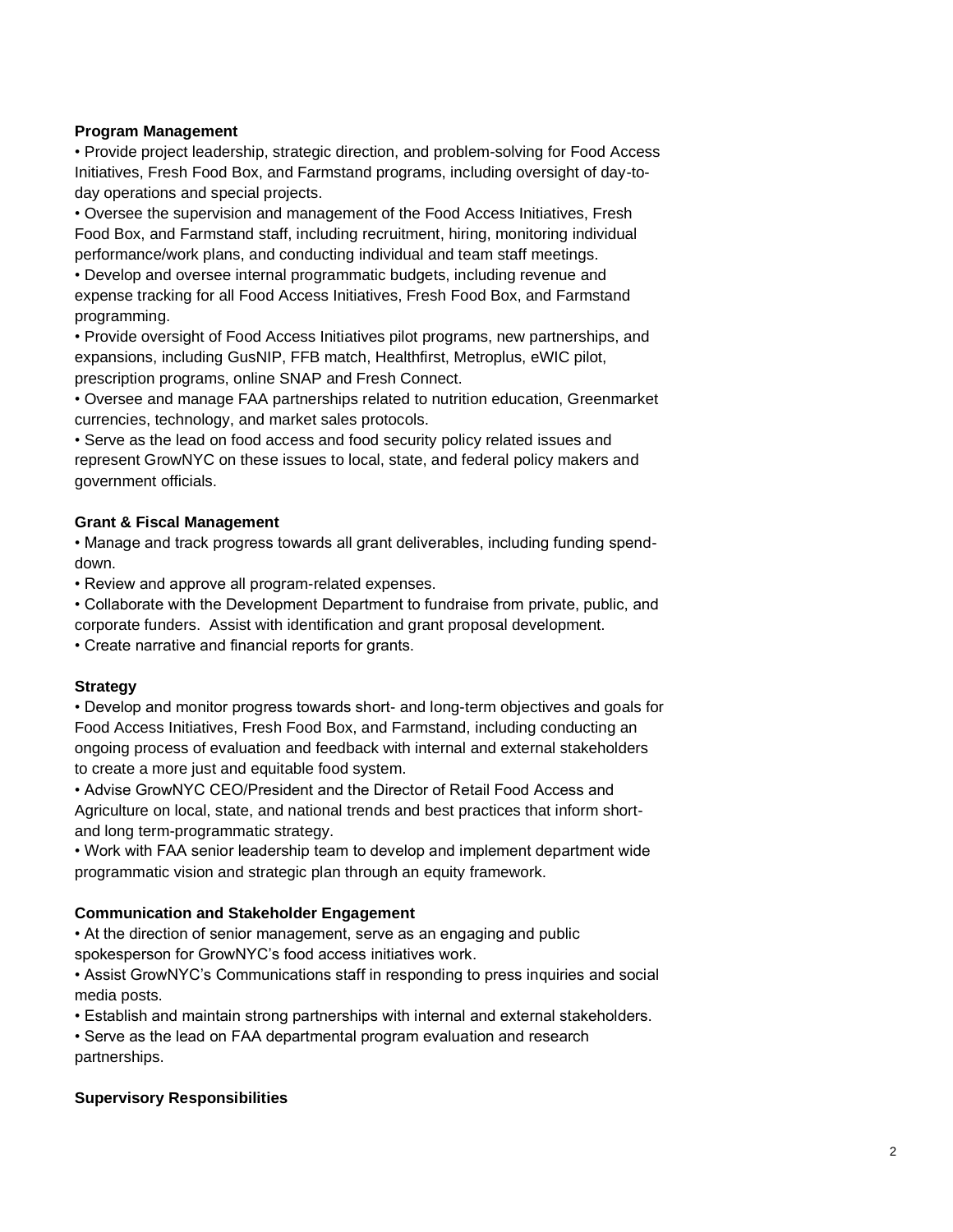• Oversee the supervision and management of the Food Access Initiatives, Fresh Food Box, and Farmstand staff, including recruitment, hiring, monitoring individual performance/work plans, and conducting individual and team staff meetings.

## **Required Qualifications**

- 5-7 years of related experience and/or relevant program management experience, including supervising and developing staff, managing programming, and grant management.
- Demonstrated experience with creating and managing program budgets.
- Strong commitment to a racially and socially just food system.
- Demonstrated knowledge of food security issues, nutrition incentive programs, whether in the private, non-profit, or public sectors.
- Skilled at building partnerships, both internally and externally, including the ability to create and maintain strong collaborative relationships with organizational partners.
- Grounded in community-centric work in multicultural and multilingual spaces.
- Excellent written and public speaking communication skills, with a desire and proven ability to communicate with people from diverse backgrounds and knowledge levels.
- Ability to manage multiple concurrent projects in a fast-paced team environment.
- Highly organized with strong time management skills and ability to prioritize based on organizational mission and goals.
- Strong interpersonal skills and willingness to work with people from diverse backgrounds in terms of race, ethnicity, gender, including trans\* and nonbinary, sexual orientation, class, and religion.
- Proficient in Microsoft Office Suite and Google Drive.

### **Preferred education and experience**

- Master's Degree
- Spanish language proficiency (ideal, but not required)

### **Physical Requirements**

Reasonable accommodation may be made to enable individuals with disabilities to perform these essential functions.

### **Schedule**

This position is full-time. Work hours are 9:00 am to 5:00 pm with occasional weeknight and weekend work required. This is a hybrid role with a minimum of 1-2 days per week in our Manhattan office starting May 2, 2022. In-person field-based work and off-site travel will be expected. A valid driver's license is required.

### **Compensation**

The full-time, exempt Assistant Director position pays \$100,000 - \$105,000 annually, and includes benefits (medical, dental, vision, life insurance, long-term disability, pension plan, and paid time off).